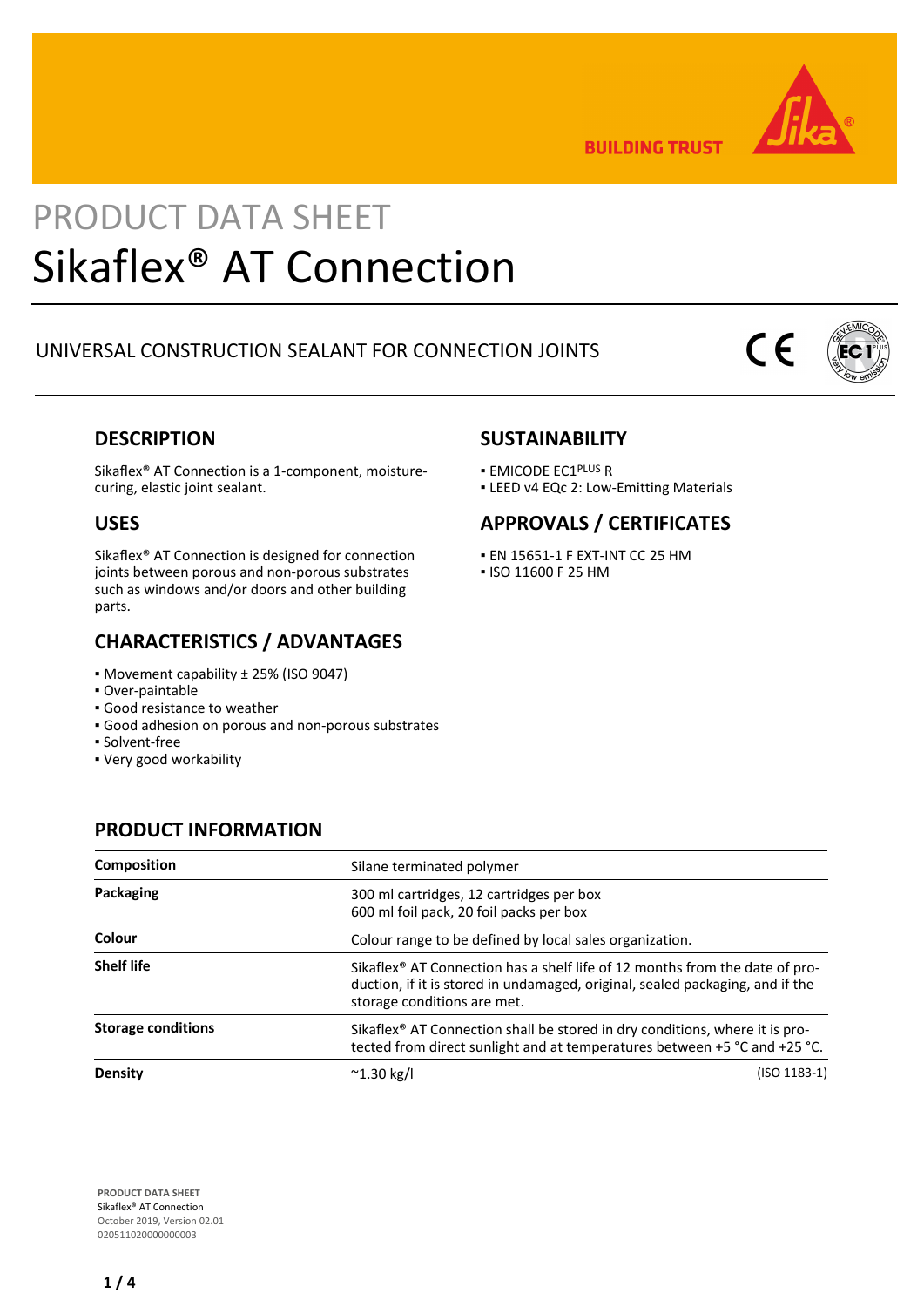| <b>TECHNICAL INFORMATION</b>       |                                                                                                                                                                                                  |                   |  |  |
|------------------------------------|--------------------------------------------------------------------------------------------------------------------------------------------------------------------------------------------------|-------------------|--|--|
| <b>Shore A Hardness</b>            | $\approx$ 24 (after 28 days)                                                                                                                                                                     | (ISO 868)         |  |  |
| <b>Secant Tensile Modulus</b>      | $\sim$ 0.40 N/mm <sup>2</sup> at 100% elongation (23 °C)<br>~0.60 N/mm <sup>2</sup> at 100% elongation (-20 °C)                                                                                  | (ISO 8339)        |  |  |
| <b>Elongation at Break</b>         | ~450%                                                                                                                                                                                            | (ISO 37)          |  |  |
| <b>Elastic Recovery</b>            | $^{\sim}70\%$                                                                                                                                                                                    | (ISO 37)          |  |  |
| <b>Tear Propagation Resistance</b> | $\approx$ 4.5 N/mm                                                                                                                                                                               | (ISO 34)          |  |  |
| <b>Movement Capability</b>         | ±25%                                                                                                                                                                                             | (ISO 9047)        |  |  |
| <b>Resistance to Weathering</b>    | 8                                                                                                                                                                                                | (ISO / DIS 19862) |  |  |
| <b>Service Temperature</b>         | $-40 °C$ to +90 °C                                                                                                                                                                               |                   |  |  |
| <b>Joint Design</b>                | The joint width must be designed to suit the movement capability of the<br>sealant. The joint width shall be $\geq 10$ mm and $\leq 35$ mm. A width to depth<br>ratio of 2:1 must be maintained. |                   |  |  |
|                                    |                                                                                                                                                                                                  |                   |  |  |

#### **Standard joint widths for joints between concrete elements**

| Joint distance [m] | Min. joint width [mm] | Min. joint depth [mm] |
|--------------------|-----------------------|-----------------------|
|                    | 10                    | 10                    |
|                    | 15                    | 10                    |
|                    | 20                    | 10                    |
|                    | 30                    | 15                    |
|                    |                       |                       |

All joints must be correctly designed and dimensioned in accordance with the relevant standards, before their construction. The basis for calculation of the necessary joint widths are the type of structure and its dimensions, the technical values of the adjacent building materials and the joint sealing material, as well as the specific exposure of the building and the joints.

For larger joints please contact our Technical Service Department.

### **APPLICATION INFORMATION**

| Consumption                  | Joint length [m]<br>per 600 ml foil pack                  | Joint width [mm]<br>10<br>15<br>20<br>25<br>30         | Joint depth [mm]<br>10 |                                |                 |                                                    |  |  |  |
|------------------------------|-----------------------------------------------------------|--------------------------------------------------------|------------------------|--------------------------------|-----------------|----------------------------------------------------|--|--|--|
|                              | 6<br>4<br>3<br>1.3                                        |                                                        |                        |                                |                 |                                                    |  |  |  |
|                              |                                                           |                                                        | 10<br>10<br>12<br>15   |                                |                 |                                                    |  |  |  |
|                              |                                                           |                                                        |                        | <b>Backing Material</b>        |                 | Use closed cell, polyethylene foam backing rods.   |  |  |  |
|                              |                                                           |                                                        |                        | Sag Flow                       |                 | (ISO 7390)<br>0 mm (20 mm profile, $50^{\circ}$ C) |  |  |  |
|                              |                                                           |                                                        |                        | <b>Ambient Air Temperature</b> | +5 °C to +40 °C |                                                    |  |  |  |
| <b>Substrate Temperature</b> |                                                           | +5 °C to +40 °C, min. 3 °C above dew point temperature |                        |                                |                 |                                                    |  |  |  |
| <b>Curing Rate</b>           |                                                           | ~2 mm/24 hours $(23 °C / 50 %$ r.h.)<br>(CQP 049-2)    |                        |                                |                 |                                                    |  |  |  |
| <b>Skinning time</b>         | $(CQP 019-1)$<br>$^{\circ}$ 60 minutes (23 °C / 50% r.h.) |                                                        |                        |                                |                 |                                                    |  |  |  |
| <b>Tooling Time</b>          | ~45 minutes (23 °C / 50% r.h.)                            |                                                        | (CQP 019-2)            |                                |                 |                                                    |  |  |  |





**BUILDING TRUST**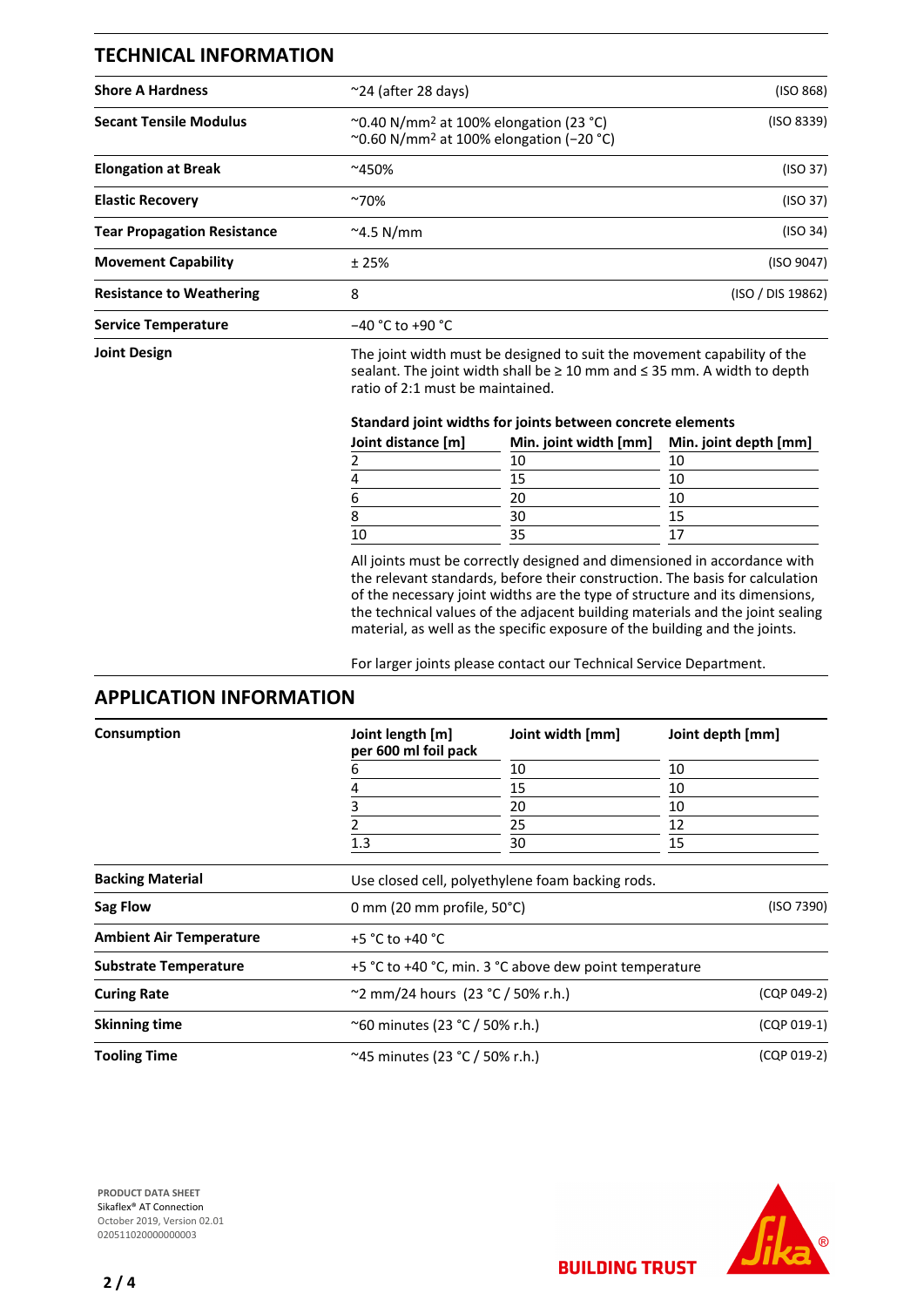## **APPLICATION INSTRUCTIONS**

#### **SUBSTRATE PREPARATION**

The substrate must be clean, dry, sound and homogeneous, free from oils, grease, dust and loose or friable particles. Sikaflex® AT Connection adheres without primers and/or activators.

However, for optimum adhesion and critical, high performance applications, such as on multi-story buildings, highly stressed joints, extreme weather exposure or water immersion, the following priming and/or pretreatment procedures shall be followed:

#### **Non-porous substrates**

Aluminium, anodised aluminium, stainless steel, PVC, galvanised steel, powder coated metals or glazed tiles have to be cleaned and pre-treated using Sika® Aktivator-205, wiped on with a clean towel. Before sealing, allow a flash-off time of > 15 minutes (< 6 hours). Other metals, such as copper, brass and titanium-zinc, also have to be cleaned and pre-treated using Sika® Aktivator-205,wiped on with a clean towel. After the necessary flash-off time, use a brush to apply Sika® Primer-3 N and allow a further flash-off time of > 30 minutes (< 8 hours) before sealing the joints.

#### **Porous substrates**

Concrete, aerated concrete and cement based renders, mortars and bricks shall be primed using Sika® Primer-3 N applied with a brush. Before sealing, allow a flash-off time of > 30 minutes (< 8 hours).

For more detailed advice and instructions please contact the local Sika Technical Services Department.

Note: Primers are adhesion promoters. They are neither a substitute for the correct cleaning of a surface, nor do they improve the strength of the surface significantly.

#### **APPLICATION METHOD / TOOLS**

Sikaflex<sup>®</sup> AT Connection is supplied ready to use. After the necessary substrate preparation, insert a suitable backing rod to the required depth and apply any primer if necessary. Insert a foil pack or cartridge into the sealant gun and extrude Sikaflex® AT Connection into the joint making sure that it comes into full contact with the sides of the joint and avoids any air entrapment. Sikaflex® AT Connection sealant must be firmly tooled against the joint sides to ensure adequate adhesion.

It is recommended to use masking tape where exact joint lines or neat lines are required. Remove the tape within the skin time. Use a compatible tooling agent (e.g. Sika® Tooling Agent N) to smooth the joint surfaces. Do not use tooling products containing solvents.

#### **CLEANING OF EQUIPMENT**

Clean all tools and application equipment immediately after use with Sika® Remover-208 and/or Sika® Cleaning Wipes-100. Once cured, residual material can only be removed mechanically.

#### **PRODUCT DATA SHEET** Sikaflex® AT Connection October 2019, Version 02.01 020511020000000003

## **FURTHER INFORMATION**

- Safety Data Sheet (SDS)
- Pre-treatment Chart Sealing & Bonding
- **Method Statement Joint Sealing**
- **Method Statement Joint Maintenance, Cleaning and** Renovation
- **Technical Manual Facade Sealing**

## **IMPORTANT CONSIDERATIONS**

- **Examble Sikaflex<sup>®</sup>** AT Connection can be over-painted with most conventional facade coating paint systems. However, paints must first be tested to ensure compatibility by carrying out preliminary trials (e.g. according to ISO technical paper: Paintability and Paint Compatibility of Sealants). The best over-painting results are obtained when the sealant is allowed to fully cure first. Note: non-flexible paint systems may impair the elasticity of the sealant and lead to cracking of the paint film.
- Colour variations may occur due to exposure to chemicals, high temperatures and/or UV-radiation (especially with the colour shade white). However, a change in colour is purely of aesthetic nature and does not adversely influence the technical performance or durability of the product.
- Do not use Sikaflex<sup>®</sup> AT Connection on natural stone.
- Do not use Sikaflex® AT Connection as a glass sealant, on bituminous substrates, natural rubber, EPDM rubber or on any building materials which might bleed oils, plasticizers or solvents that could attack the sealant.
- **Do not use Sikaflex® AT Connection to seal joints in** and around swimming pools.
- Do not use Sikaflex® AT Connection for joints under water pressure or for permanent water immersion.

## **BASIS OF PRODUCT DATA**

All technical data stated in this Data Sheet are based on laboratory tests. Actual measured data may vary due to circumstances beyond our control.

## **LOCAL RESTRICTIONS**

Note that as a result of specific local regulations the declared data and recommended uses for this product may vary from country to country. Consult the local Product Data Sheet for the exact product data and uses.

## **ECOLOGY, HEALTH AND SAFETY**

For information and advice on the safe handling, storage and disposal of chemical products, users shall refer to the most recent Safety Data Sheet (SDS) containing physical, ecological, toxicological and other safety-related data.



**BUILDING TRUST**